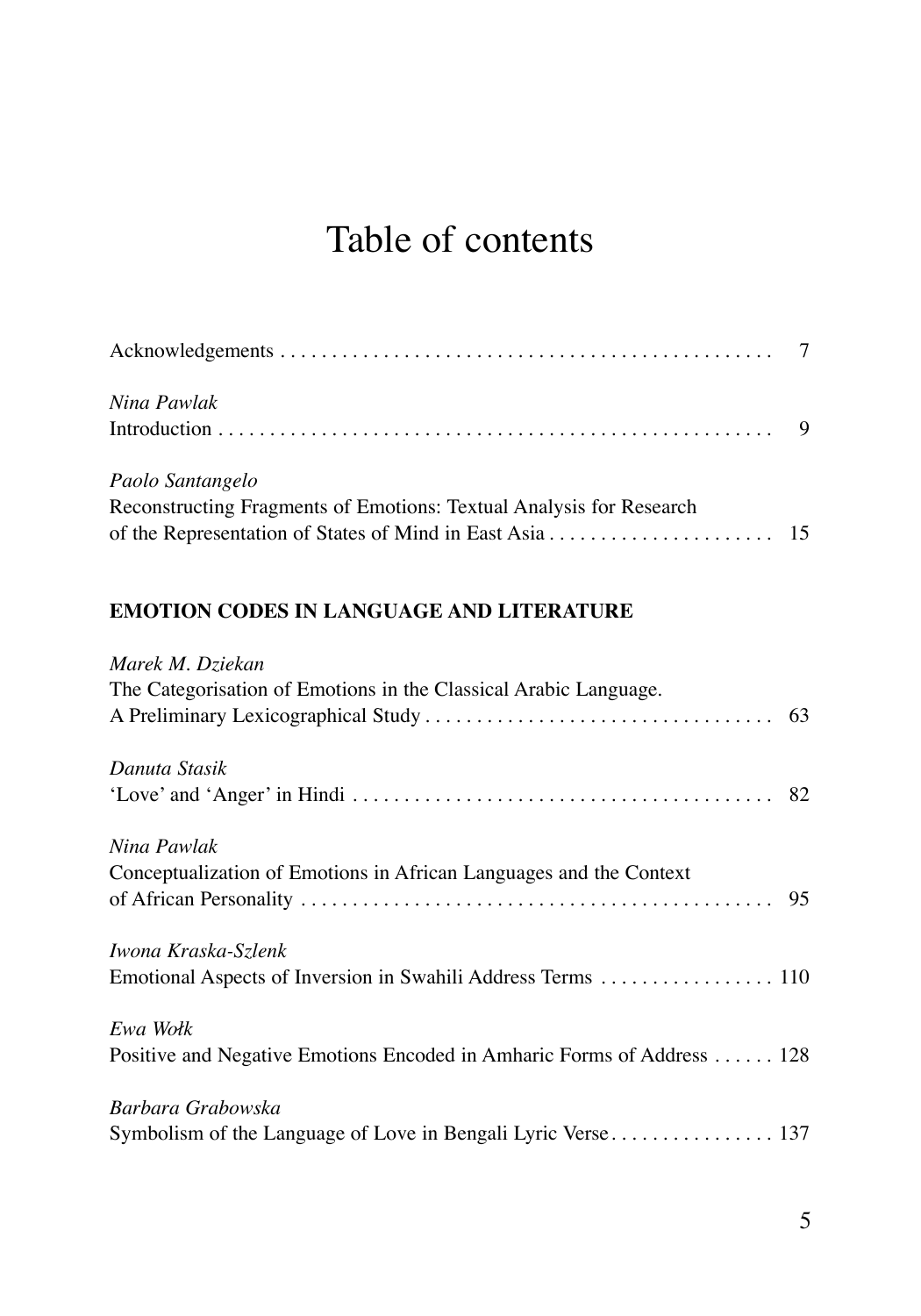| Ewa Machut-Mendecka<br>Expression of Attitudes and Emotional States in Egyptian Arabic 154                                                                                 |
|----------------------------------------------------------------------------------------------------------------------------------------------------------------------------|
| Monika Nowakowska<br>Expressions of Superiority and Contempt in Classical Sanskrit Literature  170                                                                         |
| <b>EMOTION RITUALS IN CULTURE AND SOCIETY</b>                                                                                                                              |
| Jacek Jan Pawlik, SVD<br>Song and Dance as a Means of Control of Emotions Caused by Death: A Case<br>Study of the Wake-Keeping Ritual among the Bassari People of Togo 187 |
| Ewa Rynarzewska                                                                                                                                                            |
| Marzena Godzińska<br>Ritualized Emotions - Muharrem Mourning in Alevi and Bektashi Groups                                                                                  |
| Magdalena Kapełuś                                                                                                                                                          |
| Iwona Kordzińska-Nawrocka                                                                                                                                                  |
| Izabela Will                                                                                                                                                               |
| Anna Bylińska-Naderi<br>The Unwanted Muse - Some Thoughts on Music and its Role in Persian                                                                                 |
|                                                                                                                                                                            |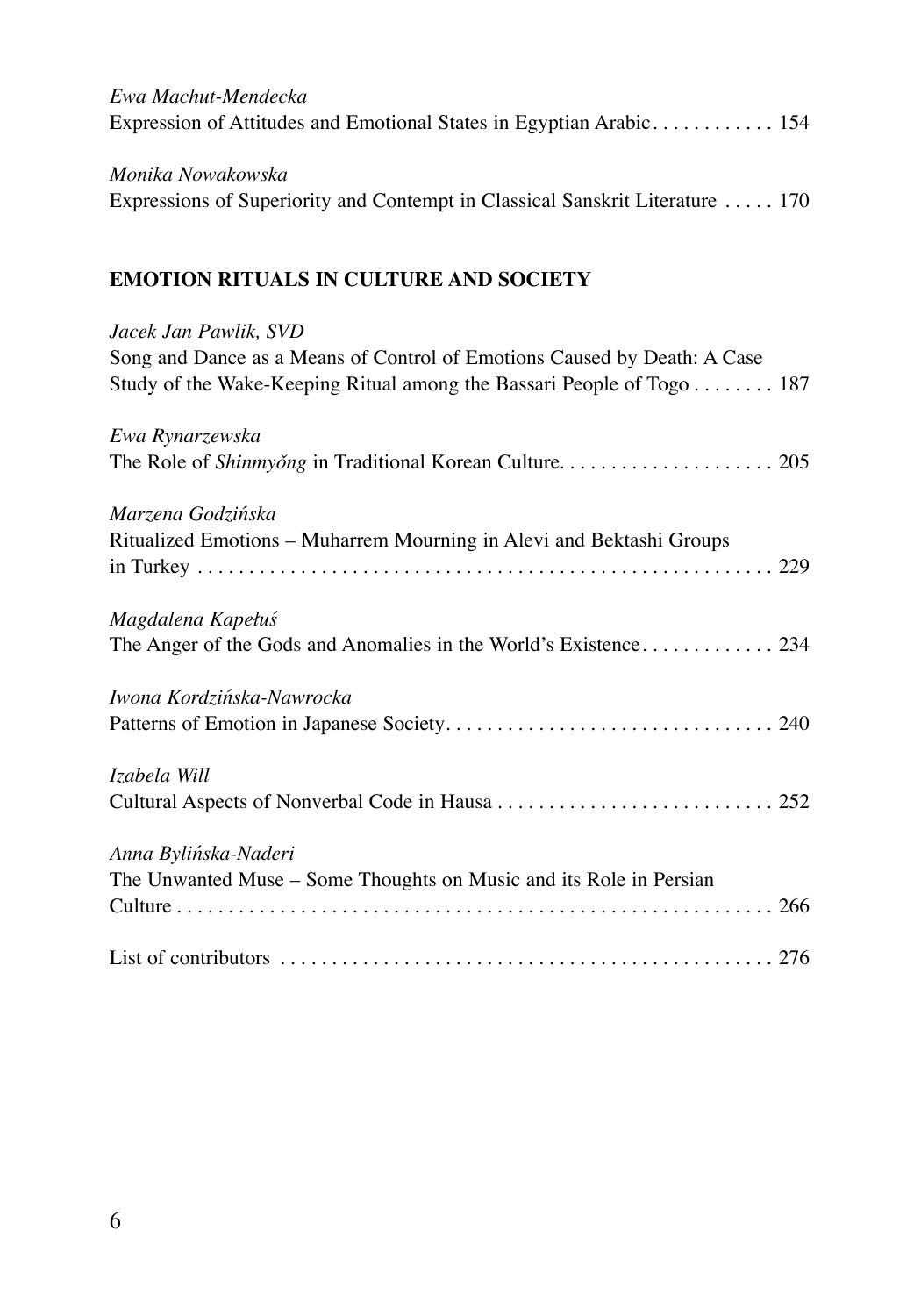## Introduction

The study of emotions can hardly be reduced to the question of individual brain states and bodily responses. In a broader perspective, individuals' embodied experiences are located in different cultural settings, and, consequently, the notion of 'emotions' is interpreted with reference to their cultural heritage. Therefore, it is commonly accepted that the study of human emotions is not separated from cultural prescriptions about emotions.

The main source for cultural interpretation of emotions is language. The language data provide names for fragments of the real world, but also give them a symbolic interpretation and evaluate them in terms of cultural properties. Outside of the 'real' world, language also reflects an 'affective' world that manifests itself in social, economic and political life.

In the literature on emotions, much attention has been paid to language equivalents of basic human concepts and culturally determined differences in their semantics (Wierzbicka 1998; 1999; Harkins & Wierzbicka 2001<sup>1</sup>). Though the languages of the world have still not been fully investigated in terms of their lexical inventory and systemic means of coding emotions, the pragmatic aspects of language and their connection with cultural practice open a new area of research. It means that not only language, but also various forms of social activities manifest the emotion fundamentals of societies. Their recognition is essential for understanding the differences in emotion codes and their cultural background.

 Studying emotions from a culture-internal perspective is based on the assumption that not only 'emotion' but also non-emotion terms reveal specific information about the emotions themselves. In this context, emotions are qualified not as a simple notion, but rather a very complex 'state of mind' which reflects the relation between culture, mentality and values. Categories of emotional phenomena can be distinguished within a given civilization and are significant for their specific civilization profile (Santangelo 2004; Santangelo & Guida 2006).

This volume presents the results of interdisciplinary research involving linguistic, literary, historical, and religious studies. The contributors show how fundamental emotions are presented, perceived, and evaluated in cultures that are the subject of their interest. The attention is focused on the coding of emotions in Asian and African

 $\mathbf{1}$ For a full reference list of the publications mentioned in the text, see Santangelo in this volume.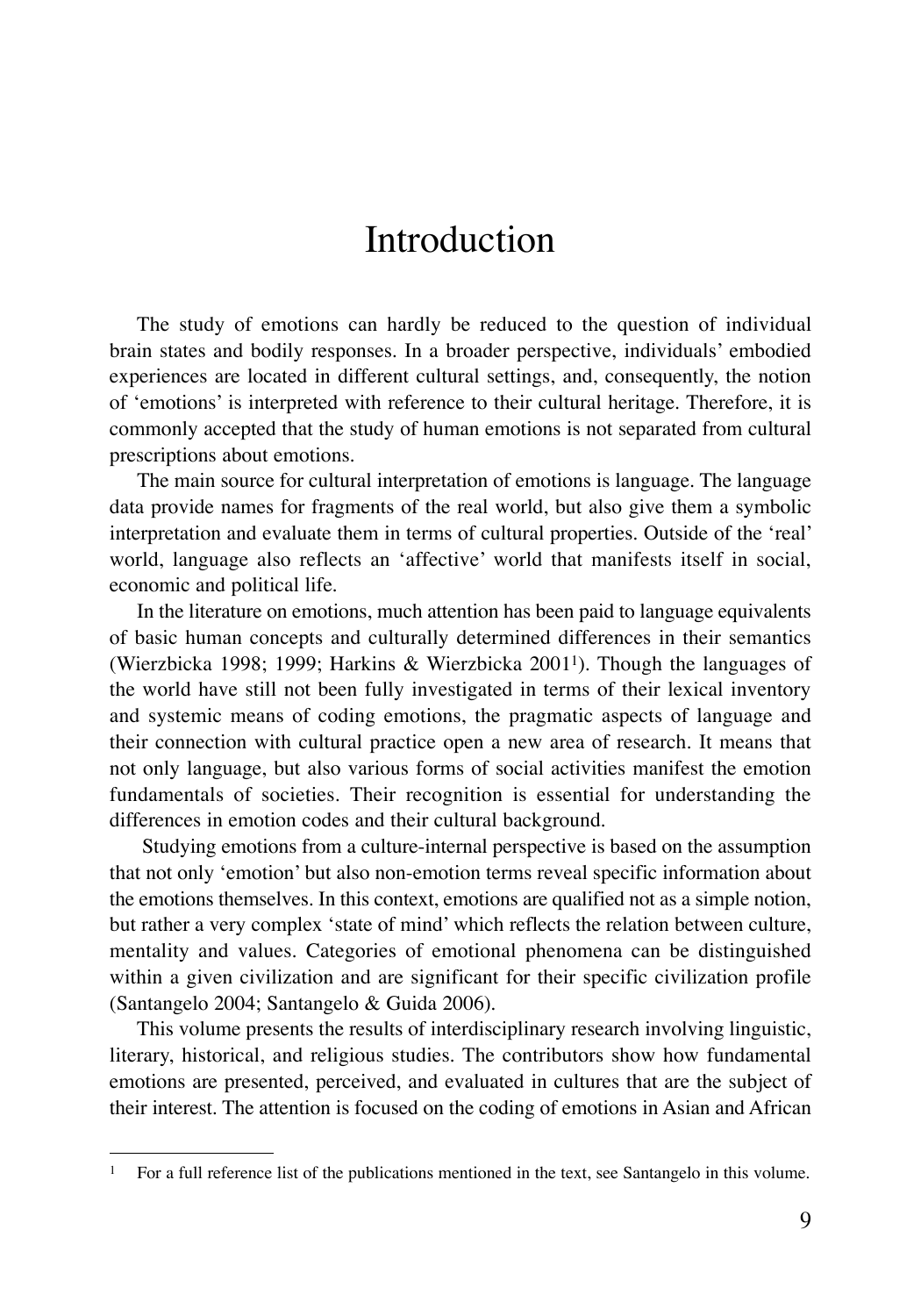languages and literature, as well as on the manifestation of emotions in customs, beliefs, music, and other 'fine' arts. The regions of our interest are: Arab countries from the Middle East, Turkey, Iran, Japan, Korea, India, West and East Africa. The issue of emotions is also analyzed from the historical perspective, such as papers based on Hittite and Sanskrit sources which have also been included in the volume.

This interdisciplinary approach to the question of emotions and the different areas of research have revealed some common features characteristic of Asian and African cultures. From the culture-internal perspective, two basic aspects of locating emotions in a given cultural environment are significant in this context. The first is related to involving emotions in the communication code, either as a systemic variation, or as a pragmatically accepted way of behaviour. The second is connected with ritualized forms of manifesting emotions. In Asian and African countries, ritual emotions are well rooted in traditional cultures; they are often a part of the social and political life, and also become a source of cultural identity. The texts included in this volume are oriented at both these ways of manifesting emotions, and are divided according to their language, literature and other sources.

The collection of articles, divided into those focusing on emotion codes and those on emotion rituals, is preceded by Paolo Santangelo's contribution related to the methodological aspects of studying emotions. It presents an experimental method from the field of anthropological history for collecting information on emotional perception and evaluation through the textual analysis of literary and non-literary sources in a specific culture and period. The text contains an evaluation of literature on emotion and shows the range of possibilities contained in the analysis of emotions. A rich bibliography for studies on emotions, with special reference to Chinese original sources, supplements the description of this original method of analysis and makes it a valuable source for further studies.

The contributions included in the first group of papers present an analysis of languages and literatures. **Marek Dziekan** outlines the lexical means that denote emotion states in Classical Arabic and looks into the determinants of their use. The scope of the analysis is determined by the mediaeval text "The Science of Language and the Secret of Arabic" by the distinguished *adīb* and linguist Abū Manssūr at-Ta'ālibī from the  $10<sup>th</sup>-11<sup>th</sup>$  century. It is a lexical-phraseological analysis of emotion terms such as love (*ḥubb*), joy (*surūr*), enmity (*̔adāwa*), anger (*ḡaḍab*), and sadness (*huzn*), with a number of their semi-equivalents oriented at a specific type of relation (e.g. unhappy love or mad love). It shows that the categorization of emotions is not determined by the lexical inventory of basic terms but also depends on their culture-coded denotations.

**Danuta Stasik**'s study is concerned with the vocabulary, phrases, and language expressions in Hindi that are used to render various notions of 'feeling something' (with special reference to feeling love and anger). The comparative view on the question reveals that Hindi has no single word (i.e. verb) to denote the meaning 'feel', but at the same time it offers many other terms for expressing experience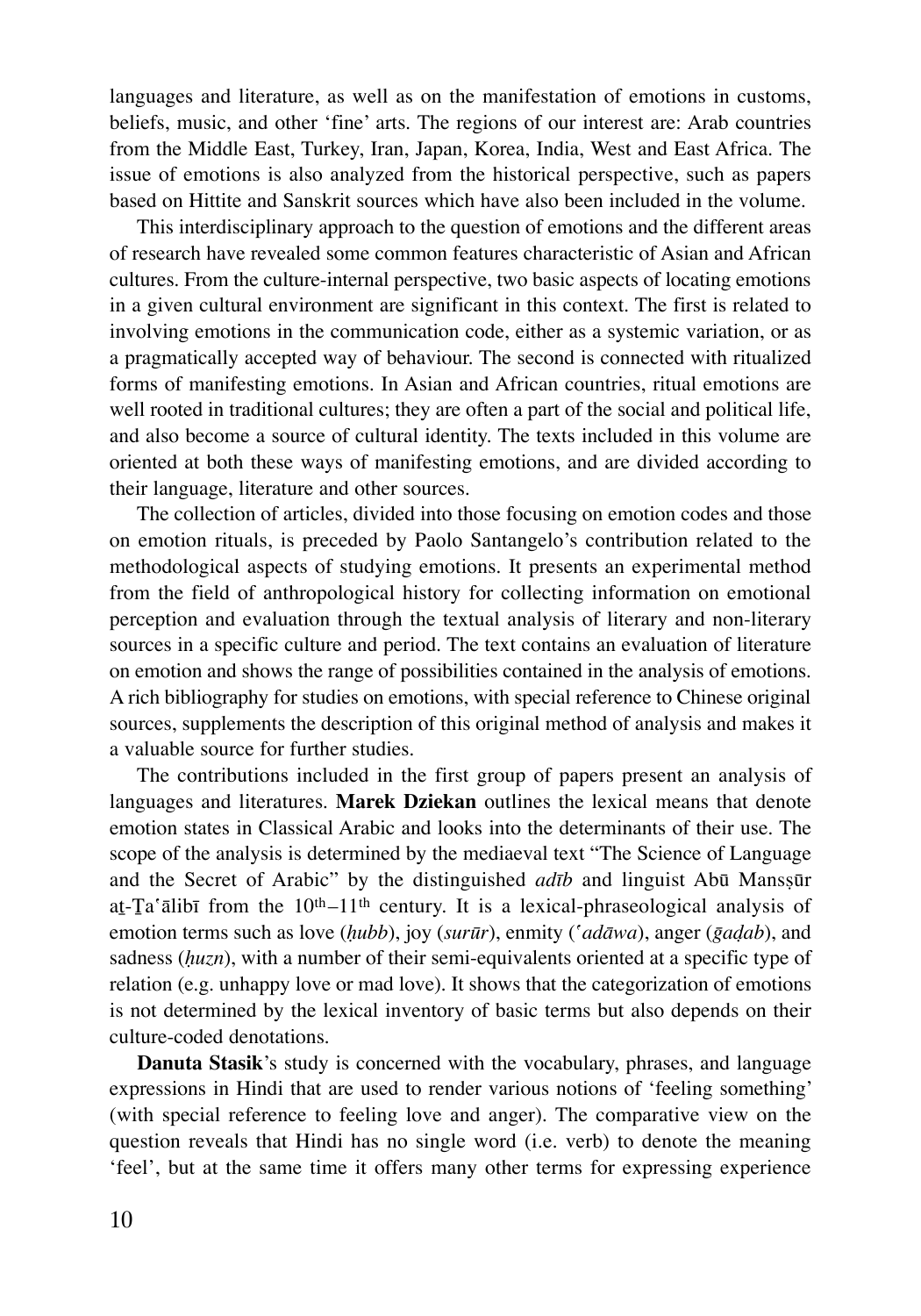and has a rich lexicon related to emotions. In this context, sentences which contain the experiencer subject, constitute a peculiar case. The Author states that they are essential for the understanding of how emotions are linguistically constructed in India.

**Nina Pawlak**'s paper provides some evidence that African languages are 'emotionsensitive'. In the presentation of some features of African languages (with special attention paid to Hausa), exponents of emotions are recognized at all levels of the language structure, not only in the lexicon, but also in the phonology and grammar. It is demonstrated that emotions are an integral part of the semiotic structure of African languages and their expression is strongly connected with sound symbolism.

**Iwona Kraska-Szlenk** investigates inverted and altered address terms (mostly kinship terms) in Swahili. The strategy allows for a situation in which a son may be addressed as 'father' by his parents or 'grandfather' by any of his grandparents. The analysis is based on dialogues in Standard Swahili and the examples are excerpted from literary texts to illustrate typical circumstances in which the inversion functions. The evidence shows that the strategy has the traits of being an emotion code and inversion is primarily triggered by affection towards the addressee.

**Ewa Wołk** discusses the emotional load of forms of address in Amharic. She demonstrates a wide range of forms of address by which the speaker can call the listener depending on the positive or negative emotions he/she wants to communicate. Along with lexical means that express intentions explicitly, the focus is placed on the phenomenon of shifting the gender, which is conditioned by the emotional perception of a person.

In her presentation, **Barbara Grabowska** asks what love is and gives a description of the concept of love with reference to a Sanskrit poem of the 12<sup>th</sup> century and Bengali lyrics of the 15th –18th century. The paper contains rich textual documentation and presents an analysis of the conceptualization of love in metaphorical expressions. The Author identifies the 'paths' of conceptual structures that allow for interpreting love in terms of war, hunting, bargaining, or gardens filled with flowers. A characteristic element of the poems analyzed is that a woman is praised for her beauty and sexual attraction.

**Ewa Machut-Mendecka** presents a rich repertoire of Arabic phrases and forms of address that are norms of everyday communication in contextually determined situations. They are interpreted as emotional phrases that are used to confirm solidarity and a positive attitude. The Author analyses different types of relations and emotional states that are rendered by particular language expressions, sometimes not exactly following the literary meaning (as, for example, the masculinizaton of forms of address to stress femininity). The extensive corpus of data comes from literary sources and TV film series in which emotional language has its specific cultural value.

**Monika Nowakowska**'s paper investigates some aspects of verbal communication that are related to speech acts oriented at depreciation. The aim of this strategy is to diminish the dignity and self-worth of the interlocutor. The Author analyses lexicon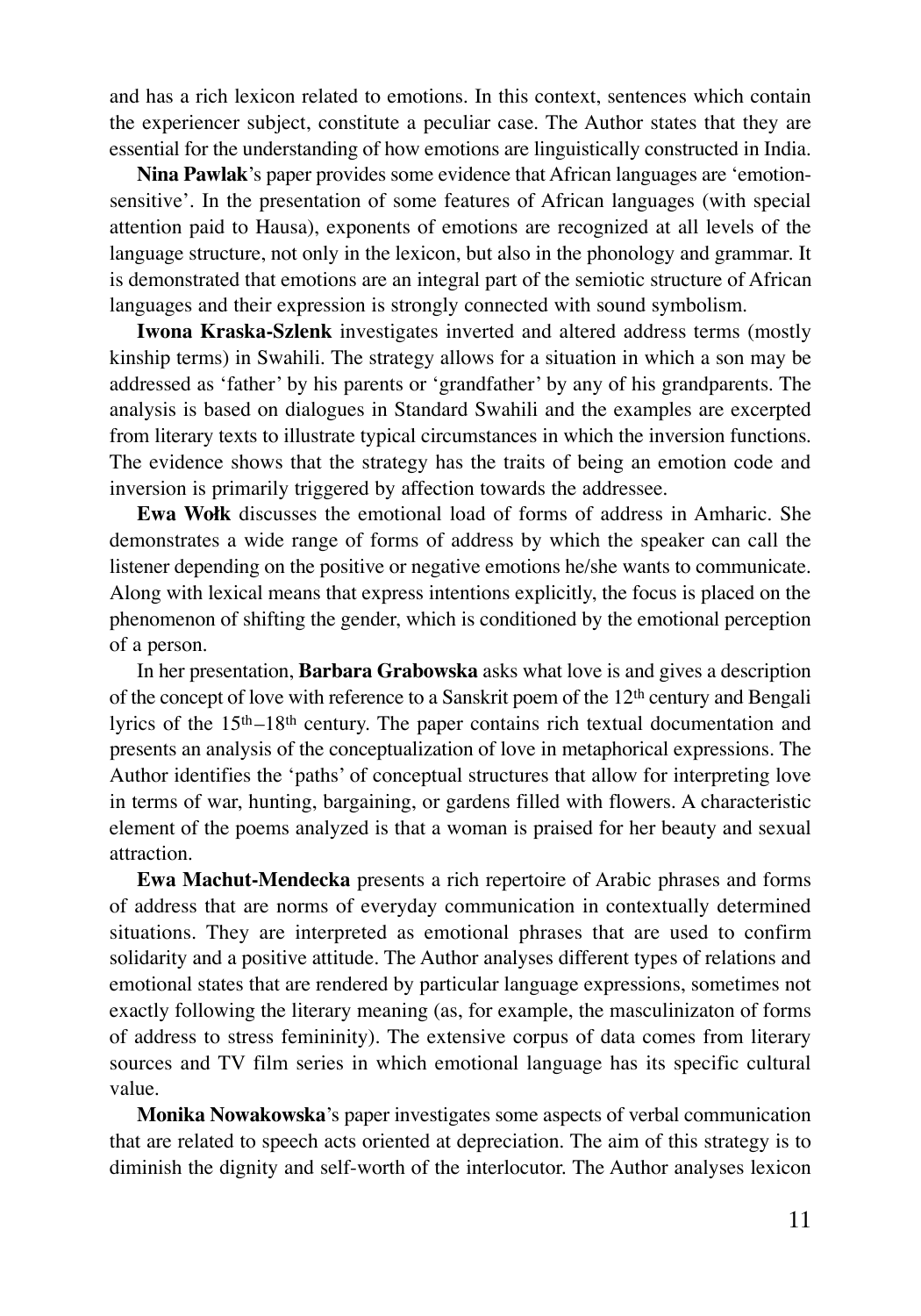and phraseology that express superiority and contempt in classical Sanskrit literature. The data shows how language can be used in argumentation and how emotions are evoked to beat an opponent in a debate.

In the second part of the collection, the analysis is rendered by means of descriptions which stress the significance of emotions for social relations. The sources are differentiated, and the language data support the patterns of behaviour that are significant in this context.

**Jacek Pawlik**'s study concerns the wake-keeping rite at the funerals of Bassari people from the north of Togo. It is presented as a sequence of numerous ritual practices. In this society, wake-keeping permits the expression of profound feelings and emotions through singing and dancing. Mourning is interpreted as a cultural process that supports the controlling of emotions connected to grief, but also reinforces the solidarity of the group and a feeling of safety.

**Ewa Rynarzewska** presents the historical and philosophic background of the Korean concept of 'shinmyǒng' and analyses its significance for the identification of traditional Korean culture. She interprets this concept (which is often translated as 'an ecstasy') in terms of 'culture determinants' rather than an emotional condition. Following the given interpretation, the concept of 'shinmyǒng', similarly to 'han' (tragic non-fulfillment) is based on Korean experiencing of the past that strongly influences the modern life of the Korean people.

**Marzena Godzińska**'s paper presents the results of field research conducted in Turkey and analyses ritual mourning among the Alevi and Bektashi groups. Emotions (including weeping and crying) are presented as a ritual behaviour, which is incorporated into to the everyday life of contemporary people.

**Magdalena Kapełuś** argues that specific Hittite myths in a set of stories about angry, infuriated and vanishing gods allow us to analyse some of the emotions of the gods, especially negative ones. The Author presents an interpretation of expressions denoting anger and analyzes the wrath of a god, as well as a god's disappearance (as a result of this anger) which influences the very existence of the world. The emotions of the people are therefore oriented at their actions undertaken to calm the god, because his return will return harmony to the world.

**Iwona Kordzińska-Nawrocka** devotes her contribution to the interpretation of the system of social norms and behaviours in Japanese society. The claim that Japanese have a particularly high regard for the ability to control one's feelings and not to manifest emotions overtly is supported by the elaboration of other, non-verbal forms of expressing emotions. Among such non-verbal forms of conveying feelings, the paper contains an interpretation of the function of *cinmoku* 'silence', which is a specific code of communication.

**Izabela Will** discusses sets of nonverbal behaviour that are often termed as body language. Nonverbal communication in Hausa is presented by means of conversation signs and postures, which function as a strategy that activates a system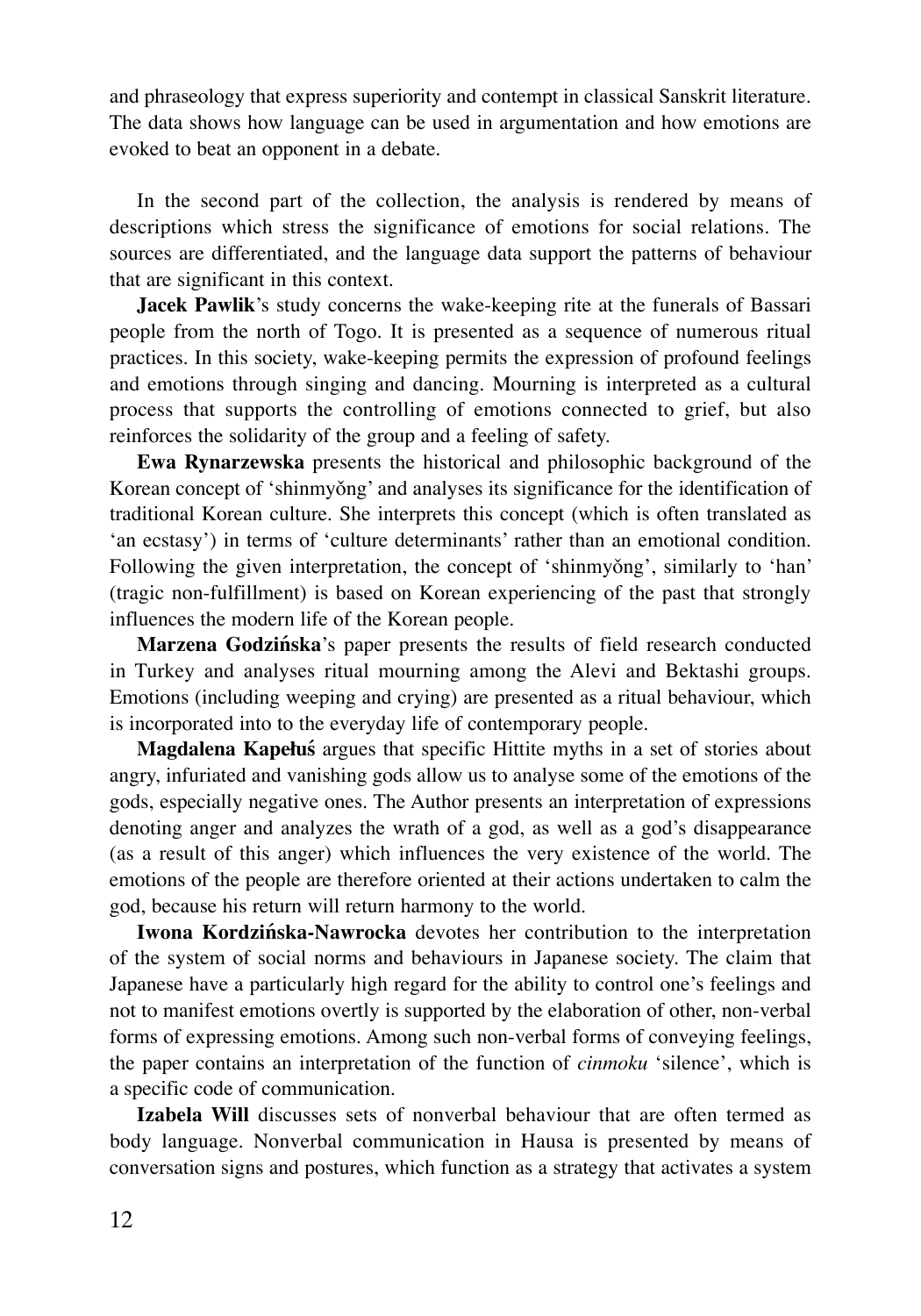of connotations associated with particular gestures. The text also discusses how some cultural circumstances make gestures or facial expressions the only accepted ways of communicating certain messages.

**Anna Bylińska-Naderi** discusses the role of music in Persian culture focusing on the attitude towards music in religious and public life. Throughout the centuries, conflicts and emotions had accumulated around the problem of the legality of music in the light of Koranic law, so that music became one of the major tools used in fighting against such limitations. The specific character of Persian music and its identification with Persian culture (e.g. as a means to communicate with an Absolute) makes this topic relevant for distinguishing the emotional profile of this culture.

The approach to emotions adopted in most papers seeks to identify the lexicon of emotions (as in Arabic) and to interpret its semantics, avoiding the classification of terms and expressions with relation to simple equivalents in other languages. Some culture-specific terms (*shinmyǒng* in Korean, *kunya* in Hausa) are examples of how a direct translation can be misleading in achieving a real understanding of the term ('ecstasy' and 'shame' respectively). The data from Hindi and some African languages demonstrate that also language structure (or manipulation of grammatical and lexical categories) can be used as a means of coding emotions.

Along with the lexicon and grammar, some culture-specific discourse practices (especially related to forms of address) are recognized as emotion sensitive. They are very important for communication in Asia and Africa though they may not be clear and intelligible to outsiders from other languages and cultures. For the members of the society, specific 'conversation strategies' are used to manifest emotions (Amharic, Swahili) or function as a code which determines acceptance in the society or as a tool made use of in arguments (as the examples of Arabic and Sanskrit indicate).

The papers analyzing non-linguistic sources are mostly devoted to decoding specific cultural norms and patterns of behaviour that deal with emotions. The cultural appropriateness of crying in the case of both despair and joy, and culturespecific facial expressions and bodily postures are connected with norms and values, while also holding an emotional load. Similarly, the relations with gods, relations with ancestors function within defined norms of behaviour. As the papers of the volume indicate, social organization in Asian and African societies is much related to controlling emotions within a specific social system. These are collective not individual emotions that make the ground for rituals, ceremonies, beliefs, which channel individual emotions. Even if the ceremonies undergo transformations (as in the case of the ritual mourning among the Alevi and Bektashi groups), 'ritual emotionality' is the strongest factor that confirms the unity of the group.

Finally, the papers of the volume point out how some cultures have developed a very specific attitude to the concept of 'beauty'. In Bengali lyrics, it is the beauty of a woman, in the Iranian tradition, it is music that functions not as an individual